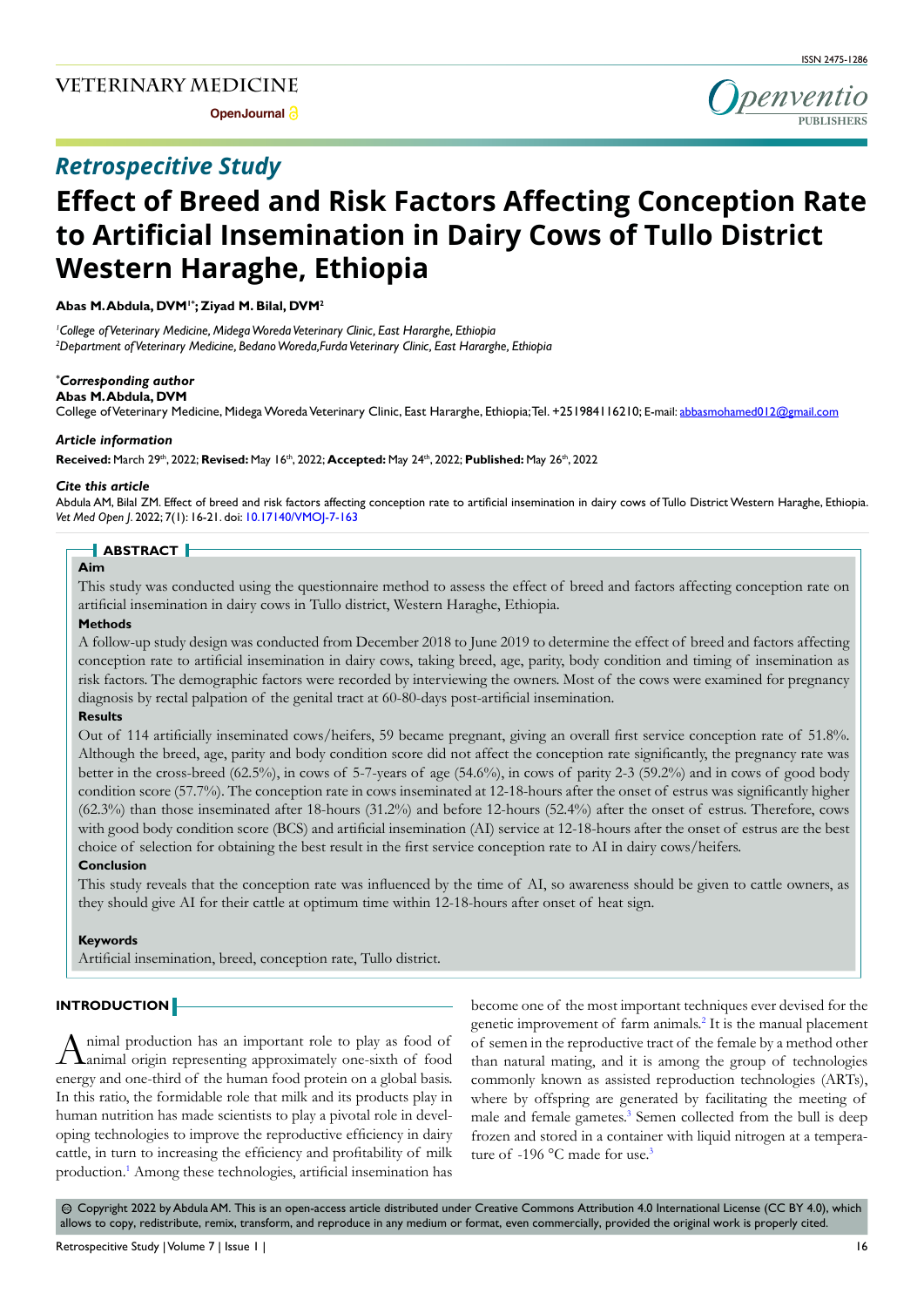In Ethiopia, artificial insemination (AI) was introduced in 1938 in Asmara, then part of Ethiopia, which was interrupted due to the Second World War and restarted in 1952.<sup>[4](#page-4-3)</sup> The National Artificial Insemination Centre (NAIC) was established in 1984 to coordinate the overall AI operation at the national level.<sup>[5](#page-4-4)</sup>

The efficiency of AI service in the country, however, has remained at a very low-level due to the low accessibility of infrastructure, management (such as methods of husbandry, feeding, estrus detection, semen handling and transition cow management), and financial constraints, as well as poor heat detection, improper timing of insemination and death of embryos<sup>[6,7](#page-4-5)</sup> Cattle breeding is mostly uncontrolled in Ethiopia, making genetic improvement difficult, and an appropriate bull selection criteria have not yet been established.<sup>[8](#page-4-6)</sup> In the case of technical, financial and managerial problems.<sup>9,10</sup>

The total cattle population for the rural sedentary areas of Ethiopia is estimated at 55.03 million, of which 55.38% are females, of which 6,675,466 and 10,731,656 were dairy and milking cows, respectively[.11](#page-4-8) With an average lactation length of 6-months and an average daily milk production of 1.67 litres per cow, the total milk produced during the year 2015/16 was recorded to be 3.06 billion liters[.12](#page-4-9) This shows unsuccessful cross-breeding work. Therefore, Ethiopia needs to work hard on improving the work of productive and reproductive performance improvements of cattle through appropriate breeding and related activities.<sup>[12](#page-4-9)</sup>

The conception rate was influenced by cattle rearing systems (intensive *vs.* extensive), the purpose of rearing cows, and poor heat detection rate to AI.[13](#page-4-10) Furthermore, the parity, breed, body condition, time of insemination, and age of the cows inseminated were also found to affect the conception rate to AI[.14](#page-4-11)

The effects of age, parity and breed of the cows on conception rate and number of services required per conception are poorly documented with respect to Ethiopia despite having a many dairy and draught farms. In the study area, the success rate of AI and factors affecting the conception rate have not yet been determined and documented. Therefore, the current study was undertaken with the following objectives: To estimate the conception rate to AI with frozen semen, and determine the effect of breed, age, parity, body condition scoring and time of insemination on conception rate.

# **MATERIALS AND METHODS**

#### **Study Area**

The study was conducted in Tullo district, Oromia Regional State, Ethiopia, from December 2018 to June 2019. Tullo district is located in the West Hararghe zone of the Oromia regional state. The district has a daily mean temperature ranging from 18 °C to 26 °C and a mean annual rainfall ranging from 550 mm to 800 mm. The agro-ecological zones of the district are highland (dega) 40%, medium high land (Weyna dega) 57% and kola 3%. The district has an altitude ranging from 1500 meters to 2500 meters above sea level and the relative humidity ranges between 22 and 65%.

The livestock populations of the district are 125,915 cattle, 37,973 goats, 13,177 sheep, 171,499 poultry, 5,905 donkeys, 338 horses and 274 mules[.15](#page-4-12)

#### **Study Population**

The study population was represented by smallholder dairy owners who were beneficiaries the of artificial insemination service, and all animals were artificially served during the study period in Tullo district. In the rural areas, mainly local Zebu breeds are found grazing on communal land under a traditional extensive animal husbandry system, while cross breed cows (HF×Local Zebu, Jersey×Local Zebu) were housed and fed with a cut and carry system.

## **Study Design**

A follow-up study design, was carried out to determine the rate of conception and the effect of breed and other major factors affecting the conception rate to artificial insemination in dairy cows from December 2018 to June 2019 in Tullo district, West Hararghe zone. A retrospective study was also used to collect data from AI service records from 2015 to 2018. In the follow-up study, 114 animals were followed at the Tullo District veterinary clinic and house hold level by telephone calls to AI technicians.

#### **Study Methodology**

Semi-structured questionnaires were prepared in a format predesigned to collect relevant data on the status of the animal, AI services and interviews with to owners of each cow/heifer receiving AI services during the study period and with AI technicians directly involved in the inseminations were made. Individual animal data, such as age, body condition, parity, breed, and time of AI from onset heat, were recorded, and the conception rate of inseminated animals was determined. The body condition score (BCS) of inseminated cows was determined by estimation accord-ing to the methods described by Nichonlson et al<sup>[16](#page-4-13)</sup> and the ages of cows were determined by the statement of Cringoli et al.[17](#page-4-14) The cows were inseminated between 6-24 h of onset of heat; history obtained from the owners. A standard semen handling and insemination procedure recommended by International Atomic Energy Agency (IAEA)<sup>[18](#page-4-15)</sup> was used to inseminate the studded cows/heifers. All inseminated cows were checked for the presence or absence of oestrus signs in the next cycle post-AI by telephone call-up to the owners. Only first-service pregnancies were was included in this study. Most of the animals under this study were subjected to pregnancy diagnosis per rectum after 60-90-days post-AI, some by visiting the owner's house and some at the Hirna Veterinary Clinic, where animals are brought by the owners.

# **Data Analysis**

The data collected using the questionnaire were checked for errors, incomplete and inconsistencies were corrected when possible and removed otherwise. After complete check-up, the data were coded and entered into Microsoft Excel and transported to STATA Version 12. Descriptive statistics such as frequency or percentage were used to summarize the data as needed. The chi-square  $(\chi^2)$  test was computed to determine the association of risk factors with target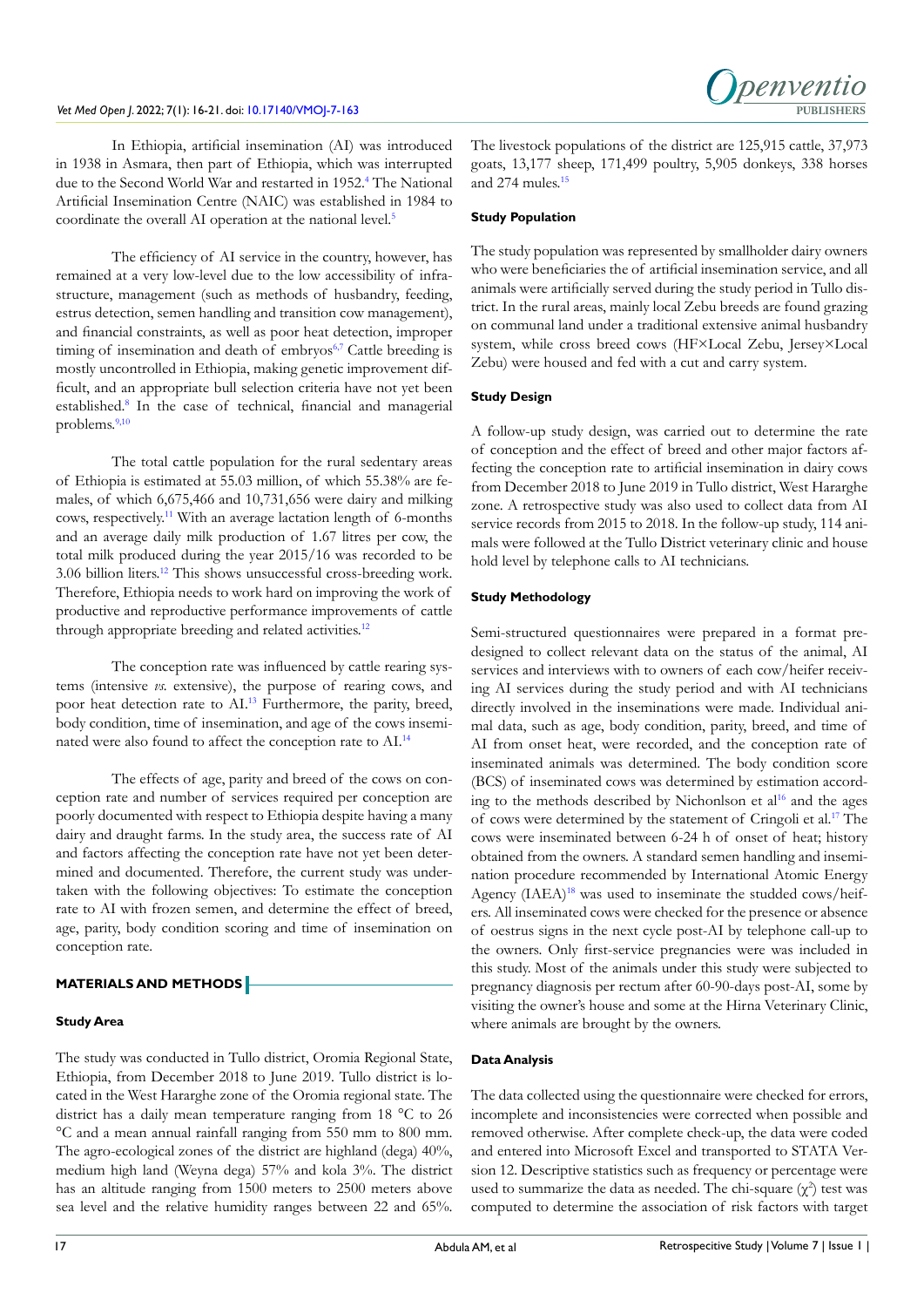# *Denventio*

## *Vet Med Open J*. 2022; 7(1): 16-21. doi: [10.17140/VMOJ-7-163](http://dx.doi.org/10.17140/VMOJ-7-163) **PUBLISHERS**

|                             | No.<br><b>Inseminated</b> | No.<br>Conceived | Conception<br>Rate (%) | $\chi^2$ | p value |
|-----------------------------|---------------------------|------------------|------------------------|----------|---------|
| <b>Breed</b>                |                           |                  |                        |          |         |
| Local                       | 90                        | 44               | 48.9                   | 1.4058   | 0.236   |
| Cross breed                 | 24                        | 15               | 62.5                   |          |         |
| Total                       | 114                       | 59               | 51.8                   |          |         |
| Parity                      |                           |                  |                        |          |         |
| $2$                         | 46                        | 21               | 45.6                   | 1.9155   | 0.384   |
| $2 - 3$                     | 49                        | 29               | 59.2                   |          |         |
| >4                          | 19                        | 9                | 47.4                   |          |         |
| Total                       | 114                       | 59               | 51.8                   |          |         |
| <b>Body Condition</b>       |                           |                  |                        |          |         |
| Poor                        | 18                        | 9                | 50                     | 0.4756   | 0.788   |
| Medium                      | 70                        | 35               | 50                     |          |         |
| Good                        | 26                        | 15               | 57.7                   |          |         |
| Total                       | 114                       | 59               | 51.8                   |          |         |
| Age                         |                           |                  |                        |          |         |
| <4-years                    | 41                        | 21               | 51.2                   | 0.5615   | 0.755   |
| 5-7-years                   | 55                        | 30               | 54.6                   |          |         |
| >8-years                    | 18                        | 8                | 44.4                   |          |         |
| Total                       | 114                       | 59               | 51.8                   |          |         |
| <b>Time of Insemination</b> |                           |                  |                        |          |         |
| Before 12-hours             | 21                        | $\mathbf{H}$     | 52.4                   | 8.1058   | 0.017   |
| 12-18-hours                 | 61                        | 38               | 62.3                   |          |         |
| After 18-hours              | 32                        | 10               | 31.2                   |          |         |
| Total                       | 114                       | 59               | 51.8                   |          |         |

variables of interest. The variation between variables was considered significant when the *p* value was less than 0.05.

# **RESULTS**

Out of 114 artificially inseminated cows/heifers, 59 became pregnant, giving an overall first service conception rate of 51.8%, of which 48.9% were local cows and 62.5% were crossbred cows respectively with a non-significant difference. Out of a total of 21 cows/heifers, 11 (52.4%) were found to be pregnant when AI was performed during the period of less than 12-hours after the onset of estrus. A total of 61 animals, 23 (37.7%) were found to be nonpregnant when AI was performed during the period of 12-18-hours after the onset of estrus, and 38 (62.3%) were pregnant. Out of 32 cows/heifers, what showed signs of and inseminated at >18-hours from the onset of estrus, 10 (31.2%) were pregnant. Statistical association showed that there was a significant difference  $(p<0.05)$ between the time of insemination and the conception rate to AI. However, parity and BCS did not show a significant association with the conception rate to first service (Table 1).

Retrospective data obtained from an artificial insemination service recording book from year 2015-2018 showed an increasing rate of conception to AI. High numbers of conceived animals 82(47.1%) were recorded by the year 2018, and at the least 32 (27.4.4%) were recorded by 2015. There was statistically significant difference with good improvement from year-to-year (Tables 2 and 3).

| Year  | No.<br>Inseminated | No.<br>Conceived | Conception<br>Rate $(\%)$ | χ       | value |
|-------|--------------------|------------------|---------------------------|---------|-------|
| 2015  | 117                | 32               | 27.4                      | 17.0592 | 0.001 |
| 2016  | 132                | 40               | 30.3                      |         |       |
| 2017  | 44                 | 63               | 43.8                      |         |       |
| 2018  | 174                | 82               | 47.1                      |         |       |
| Total | 567                | 217              | 38.3                      |         |       |

| <b>Table 3.</b> Retrospective Data on Differences in Conception Rate to Al from 2015-2018<br>Dairy Cows |                           |                  |                           |        |       |  |
|---------------------------------------------------------------------------------------------------------|---------------------------|------------------|---------------------------|--------|-------|--|
|                                                                                                         | No.<br><b>Inseminated</b> | No.<br>Conceived | Conception<br>Rate $(\%)$ |        | value |  |
| <b>Breed</b>                                                                                            |                           |                  |                           |        |       |  |
| Local                                                                                                   | 449                       | 168              | 37.4                      |        |       |  |
| Cross breed                                                                                             | 118                       | 49               | 41.5                      | 170592 | 0.001 |  |
| Total                                                                                                   | 567                       | 217              | 38.3                      |        |       |  |

# **DISCUSSION**

The present study was carried out to determine the conception rate to AI and the effect of factors such as animal breed, parity, age, body condition and time of insemination on the first service conception rate of cows/heifers in Tullo District.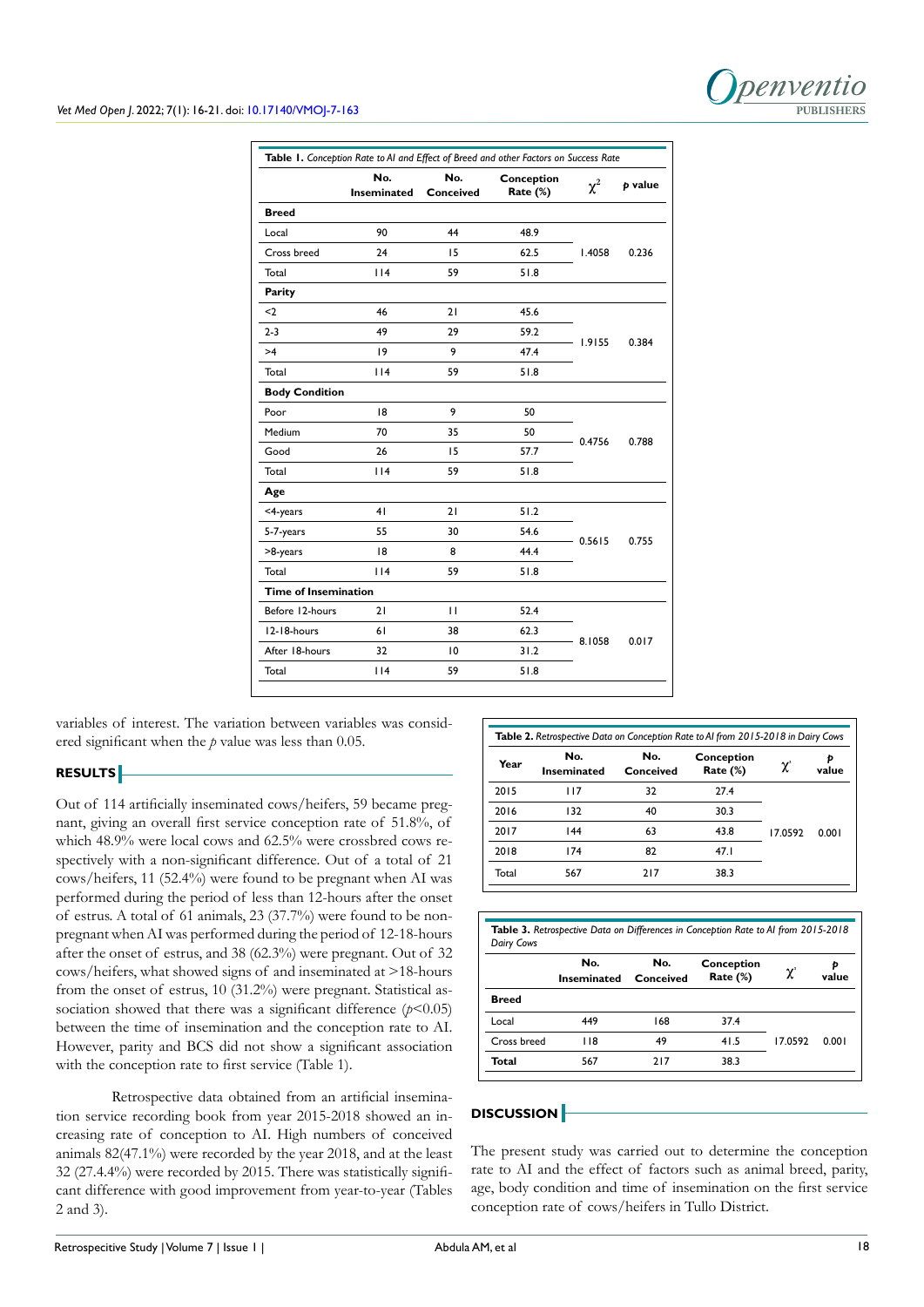The overall first service conception rate in cows/ heifers that received AI using frozen semen was 51.8%. This is in agreement with a previous study performed by Haque et al, $19$ Shamsuddin et al,<sup>13</sup> Khan et al<sup>[14](#page-4-11)</sup> and Mollah<sup>20</sup> who found pregnancy rates of 52.6%, 54.9%, 57.3% and 55.1% respectively, in cows which were lower than the findings reported by Shiferaw et al<sup>[21](#page-4-18)</sup> and Jemal et al, $^{22}$  $^{22}$  $^{22}$  86.4% and 63-71%, respectively. Factors that may cause differences in the conception rate may be the sexual health status of the female reproductive organs, proper maintenance of the liquid nitrogen level in the container and faulty technique of using frozen semen in AI practice.

The present finding showed that (48.9%) local breed cows/heifers were conceived, whereas (62.5%) cross breed cows/ heifers were conceived. Although, the results of this study showed that the conception rates of crossbred cows were higher than those of locally bred cows, the breed and conception rates were not statistically significant  $(p>0.05)$ . Some of the possible reasons for lower proportions of indigenous cows conceiving at first insemination are related to the difficulty of detecting estrus signs in Zebu cattle.

The present study demonstrates parity as a non-significant (*p*>0.05) influencing factor in the conception rate of cows/heifers. This is in agreement with a previous study performed by Haque et al.<sup>[19](#page-4-16)</sup> In contrast to the present study, Belete et al<sup>[23](#page-4-20)</sup> showed that there was a statistically significant  $(p<0.05)$  association between the conception rate and parity of cows. In the present study, more of the cows belonged to 2-3 parities, which may be considered the parity of grown cows. Although no significant variation in the conception rate of cows was obtained among different parity groups, obtaining a lower conception rate (45.6%) in 0-1 parity cows supports the earlier finding reported by Khan et al.[14](#page-4-11)

The results of the present study revealed that the body condition of the animals did not significantly affect the conception rate. The finding of this study disagreed with Shamsuddin et al,<sup>[13](#page-4-10)</sup> who reported a higher pregnancy rate in cows with good BCS than in cows with poor BCS. Nevertheless, the findings of this study agreed with those of Kaziboni et al,<sup>[24](#page-5-0)</sup> who also noted no appreciable difference in conception rate among different body conditions of cows kept by smallholder farmers in Zimbabwe. Generally, cows with good BCS are more responsive to hormonal stimulation than their poor BCS counterparts resulting in a good pregnancy rate. However, the reason for obtaining no variation in conception rate between BCS in the present finding may be due to the small difference in body condition of cows/heifers included in this study.

The cows/heifers aged <4, 5-7 and >8-years had conception rates of 51.2%, 54.6% and 44.4% after the first service to AI, respectively.

The present study indicated that no significant variation in conception rate among different age group of cows. Agreement to the current finding, there is a report that fertility is the highest in cows between four and nine years of age and declines after 10-years of age.<sup>[25](#page-5-1)</sup> Contradict to our results, Fonseca et al<sup>[26](#page-5-2)</sup> reports, age of

animals significantly affect conception rate, that the conception rate decrease as age of animals increase, the older cows might have more chance to get subclinical uterine infection resulting in lower conception rate.

The present study showed that the first service conception rate in cows/heifers is influenced by the time interval between oestrus and insemination, as indicated by a significantly higher conception rate (62.3%) in cows that received insemination at 12-18- hour intervals than in those that received insemination at <12-hours and >18-hours, which were 52.4 and 31.3% conception rates, respectively. This is in agreement with a the previous study performed by Gonzalez<sup>[27](#page-5-3)</sup> which reported the highest conception rate when insemination was performed 12-18-hours after the onset of oestrus, which means that the afternoon inseminated in the following morning. As Dessalegn,<sup>[28](#page-5-4)</sup> Tessema et al<sup>[29](#page-5-5)</sup> reported, fertilization is highly dependent on the interval from insemination to ovulation. When cows are inseminated early, the aged sperm may not be capable of fertilizing the ovum. When insemination is late, fertilization and the formation of viable embryos may not be possible because of an aging egg. It tended to be higher in animals that were inseminated at the optimum time within 12-18-hours after the onset of the heat sign, which supports earlier findings reported by Gonzalez.<sup>[27](#page-5-3)</sup>

Retrospective data obtained from the artificial insemination service recording book from 2015-2018 indicated that there is consistency in the number of animals inseminated and the conception rate. High numbers of inseminated animals (174) were recorded by 2018, and the lowest numbers (117) were recorded by 2015, with conception rates of 47.1 and 27.4%, respectively. In line with this finding, Sisay et  $al^{30}$  $al^{30}$  $al^{30}$  reported that there was a consistent increase in the number of animals inseminated and calves born. This indicates that there is a consistent increment in farmers' awareness of the advantage of AI over natural service and that there might be an improvement in AI technicians, experience from year-to-year.

# **CONCLUSION AND RECOMMENDATIONS**

The conception rate of cows/heifers to first service AI may not be affected by factors such as breed, parity, age, and body condition and may be affected by the time of insemination. According to the results of this study, the first service conception rate was not significantly influenced by breed, BCS, parity or age. However, the time of insemination had a profound impact on the conception rate of cows. The conception rate (CR) was found to be lower in animals that inseminated very early after onset of estrous and very late more than 18-hours of estrous. The highest CR was recorded within 12 to 18-hours. Therefore, to improve the CR, one should consider all factors related to the cow, and AI should be performed at the proper time of insemination after the onset of oestrus (12-18-hours) to increase the first service conception rate.

# **ACKNOWLEDGEMENTS**

First of all, we praise Almighty Allah who helped us with uncountable blessing and favours in our life and gave us the opportunity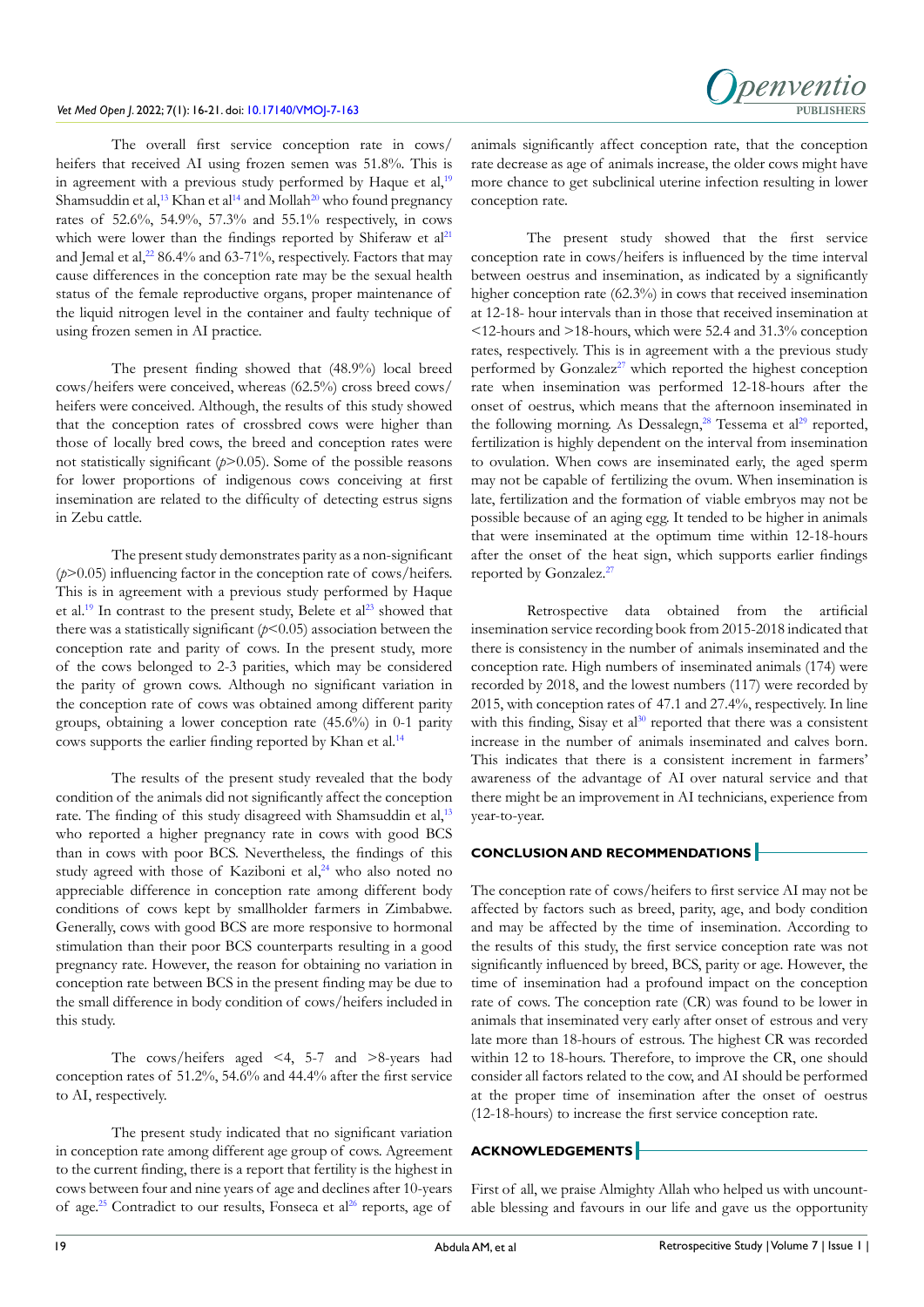to complete this work. Finally, we would like to give our deepest gratitude to our families, our relatives and all of our friends.

# **REFERENCES**

<span id="page-4-0"></span>1. Kailasam M. Reproductive performance of dairy cows following different estrus-synchronization protocols. Universitat Autònoma de Barcelona; Bellaterra, Spain; 2003; 1-157.

<span id="page-4-1"></span>2. Bearden HJ, Fuquary JW, Willard ST. Applied animal reproduction. 6<sup>th</sup> ed. NJ, USA: Pearson; 2004: 155-233.

<span id="page-4-2"></span>3. Morrell JM. Artificial isemination, current and future trends. In: Artificial Insemination in Farm Animals. 1<sup>st</sup> ed. London, UK: Intechopen; 2011: 1-14.

<span id="page-4-3"></span>4. Mengistu Z. A review on artificial insemination of cattle in

Ethiopia. *Glob J Reprod Med.* 2019; 6(5): 118-125. doi: [10.19080/](http://doi.org/10.19080/GJORM.2019.06.555700)

# [GJORM.2019.06.555700](http://doi.org/10.19080/GJORM.2019.06.555700)

<span id="page-4-4"></span>5. GebreMedhin D. All in one: A Practical Guide To Dairy Farming. Agri-Service Ethiopia Printing Unit; Addis Ababa, Ethiopia; 2005; 15-21.

<span id="page-4-5"></span>6. Shiferaw Y, Tenhagen BA, Bekana M, Kasa T. Reproductive performance of cross bred dairy cows in different production systems in the central highlands of Ethiopia. *Trop Anim Health Prod*. 2003; 25: 551-561. doi: [10.1023/a:1027377722576](http://doi.org/10.1023/a:1027377722576)

7. Tesfaye A, Alemayehu L, Tefera Y, Endris A. Factors affecting the reproductive performance of smallholder dairy cows in two regions of Ethiopia. *Livestock Research for Rural Development*. 2015; 27: 32-41.

<span id="page-4-6"></span>8. Tegegn A, Kassa T, Mukassa-Mugerwa E. Aspects of bull production with emphasis on cattle in Ethiopia. II. Sperm production capacity and semen characteristics. Paper presented at: The 3rd National Conference of Ethiopian Society of Animal Production. 1995; 83-99.

<span id="page-4-7"></span>9. AzageT, Lahlou-Kassi A, Mukassa-Mugrwa E. Biotechnology in animal production. Development Opportunities in Livestock Agriculture. Paper presented at: The 2nd Annual Conference of the Ethiopian Society of Animal Production; Addis Ababa, Ethiopia; 1995; 49-80.

10. Woldu T, Giorgis YT, Haile A. Factors affecting conception rate in artificially inseminated cattle under farmer's condition in Ethiopia. *Journal of Cell and Animal Biology*. 2011; 5: 334-338. doi: [10.5897/JCAB11.067](http://doi.org/10.5897/JCAB11.067)

<span id="page-4-8"></span>11. Central Statistical Agency (CSA). Agricultural sample survey report on livestock and livestock characteristics (Private peasant holdings). Statistical Bulletin 570. Addis Ababa, Ethiopia; Federal Democratic Republic of Ethiopia; Volume II. 2013.

<span id="page-4-9"></span>12. Central Statistical Agency (CSA). Agricultural sample survey report on livestock and livestock characteristics (Private Peasant Holdings). Statistical bulletin 583. Addis Ababa, Ethiopia; Federal Democratic Republic of Ethiopia; Volume II. 2016.

<span id="page-4-10"></span>13. Shamsuddin M, Bhuiyan MMU, Sikder TK, Sugulle AH, Alam MGS, Galloway D. Constraints limiting the efficiency of artificial insemination of cattle in Bangladesh. Paper presented at: Final Research Co-ordination Meeting on Radioimmunoassay and Related Techniques to Improve Artificial Insemination Programs for Cattle Reared under Tropical and Sub-tropical Conditions; Uppsala, Sweden; 2001; 9-27.

<span id="page-4-11"></span>14. Khan MRK, Uddin J, Gofur MR. Effects of age, parity and breed of the cows on conception rate and number of services per conception in artificially inseminated cows in Bangladesh. *Bangladesh Livestock Journal.* 2015; 1: 1-4.

<span id="page-4-12"></span>15. Agricultural and Rural Development Office (ARDO). Agricultural and Rural Development Office of Tullo district. 2016.

<span id="page-4-13"></span>16. Nichonlson MJ, Butterworth MH. A guide to condition scoring of Zebu Cattle. International Livestock Center for Africa; Addis Ababa, Ethiopia; 1989; 34-45.

<span id="page-4-14"></span>17. Cringoli G, Rinaldi V, Venezino G, Capelli J, Malona B. Across sectional coprological survey from an area of Southern Italian Appennines. *Vet Parasitol*. 2002; 108: 137-143. doi: [10.1016/](http://doi.org/10.1016/s03044017(02)00183-8) [s03044017\(02\)00183-8](http://doi.org/10.1016/s03044017(02)00183-8)

<span id="page-4-15"></span>18. International Atomic Energy Agency (IAEA). Improving Artificial breeding of cattle in Africa. Guidelines and recommendations. A manual prepared under the framework of an IAEA Technical Cooperation Regional AFRA Project on Increasing and Improving Milk and Meat Production. technical support from the Joint FAO/IAEA Division of Nuclear Techniques in Food and Agriculture. 2005.

<span id="page-4-16"></span>19. Haque M, Gofur K, Saduzzaman A, Bhuiyan M. Factors limiting the pregnancy rates in artificially inseminated cows in Bangladesh. *International Journal of Dairy Science*. 2015; 10: 278-287. doi: [10.3923/ijds.2015.278.287](http://doi.org/10.3923/ijds.2015.278.287)

<span id="page-4-17"></span>20. Mollah MFK. *Post AI Conception Rate of Zebu Cows at Shaghata, Gaibandha*. [master's thesis]. Mymensingh, Bangladesh: Bangladesh Agricultural University; 2011.

<span id="page-4-18"></span>21. Shiferaw T, Shibiru T, Cherinet M. Experience on field AI management in Ethiopia. *Ethiopian Society of Animal Production*. 2002; 5: 323-335.

<span id="page-4-19"></span>22. Jemal H, Lemma T, Bekana M. Assessment of the reproductive performance of dairy cows in smallholder dairy farms using artificial insemination. *Livestock Research for Rural Development*. 2016; 28: 123-126.

<span id="page-4-20"></span>23. Belete Y, Abraham J, Abebe A, Atilaw W, Alemayehu H. Factors affecting the efficiency of artificial insemination in dairy cows in